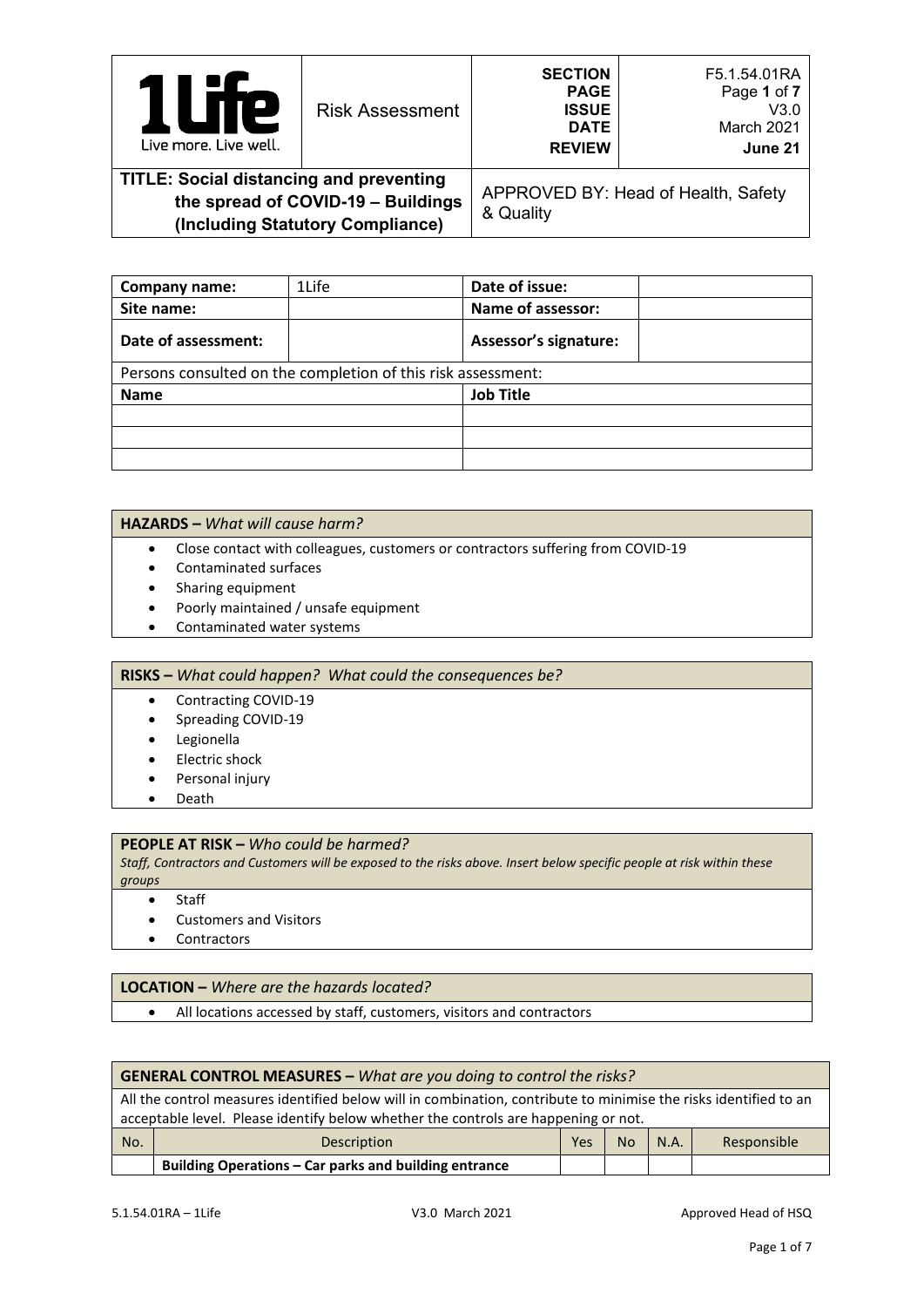| Live more. Live well.                                                                    | <b>Risk Assessment</b> | <b>SECTION</b><br><b>PAGE</b><br><b>ISSUE</b><br><b>DATE</b><br><b>REVIEW</b> | F5.1.54.01RA<br>Page 2 of 7<br>V3.0<br>March 2021<br>June 21 |
|------------------------------------------------------------------------------------------|------------------------|-------------------------------------------------------------------------------|--------------------------------------------------------------|
| <b>TITLE: Social distancing and preventing</b><br>the spread of $CONID$ 40 $D$ . ildings |                        |                                                                               | APPROVED BY: Head of Health, Safety                          |

APPROVED BY: Head of Health, Safety & Quality

|                | <b>GENERAL CONTROL MEASURES - What are you doing to control the risks?</b>                                                                                                                             |     |           |      |             |
|----------------|--------------------------------------------------------------------------------------------------------------------------------------------------------------------------------------------------------|-----|-----------|------|-------------|
|                | All the control measures identified below will in combination, contribute to minimise the risks identified to an<br>acceptable level. Please identify below whether the controls are happening or not. |     |           |      |             |
| No.            | Description                                                                                                                                                                                            | Yes | <b>No</b> | N.A. | Responsible |
| $\mathbf{1}$   | Where practical parking bays are sectioned off to allow safe<br>queuing for customers to enter the building and will not<br>compromise disabled parking                                                |     |           |      |             |
| $\overline{2}$ | Barriers and floor markings are used to direct customers to the<br>building entrance and the queuing system                                                                                            |     |           |      |             |
| 3              | Directional signage in place advising of building entrance and<br>exit                                                                                                                                 |     |           |      |             |
| 4              | Tape/floor markings are used on the floor to ensure 2-metre<br>distancing for customers when queuing.                                                                                                  |     |           |      |             |
| 5              | Queuing system set up close to the building to ensure it is<br>separated from any vehicles.                                                                                                            |     |           |      |             |
| 6              | External queues to do not block fire escapes                                                                                                                                                           |     |           |      |             |
|                | <b>Entering and Exiting the building</b>                                                                                                                                                               |     |           |      |             |
| $\mathbf{1}$   | Queuing system in place from outside areas to reception                                                                                                                                                |     |           |      |             |
| 2              | For outdoor activities only one player is permitted to enter<br>the site                                                                                                                               |     |           |      |             |
| 3              | Floor stickers in place to help manage social distancing                                                                                                                                               |     |           |      |             |
| 4              | Staff at reception to control entry system and to ensure social<br>distancing is maintained                                                                                                            |     |           |      |             |
| 5              | Doors are kept open where possible                                                                                                                                                                     |     |           |      |             |
| 6              | Entry and exit doors are separate where possible                                                                                                                                                       |     |           |      |             |
| $\overline{7}$ | Hand sanitisers stations in place on entry and exit to the<br>building to encourage good hygiene                                                                                                       |     |           |      |             |
| 8              | Face coverings are required to be worn by customers and<br>staff (unless exempt) unless customers are exercising.<br>Reception staff to advise customers of requirement                                |     |           |      |             |
| 9              | Signage displayed advising customers that face coverings are<br>to be worn                                                                                                                             |     |           |      |             |
|                |                                                                                                                                                                                                        |     |           |      |             |
|                | Reception                                                                                                                                                                                              |     |           |      |             |
| $\mathbf{1}$   | Floor stickers in place to help manage social distancing                                                                                                                                               |     |           |      |             |
| $\mathbf 2$    | Perspex screens fitted to reception to help maintain social<br>distancing                                                                                                                              |     |           |      |             |
| 3              | Floor markings in place to indicate where customers should<br>stand                                                                                                                                    |     |           |      |             |
| 4              | Disposable face masks available for receptionists, should the<br>receptionist choose to wear one                                                                                                       |     |           |      |             |
| 5              | Only card payments accepted                                                                                                                                                                            |     |           |      |             |
| 6              | Customers book online or on the App                                                                                                                                                                    |     |           |      |             |
| $\overline{7}$ | Turnstiles and gates are kept open                                                                                                                                                                     |     |           |      |             |
| 8              | Tills, touchscreens and phones are sanitised after each shift                                                                                                                                          |     |           |      |             |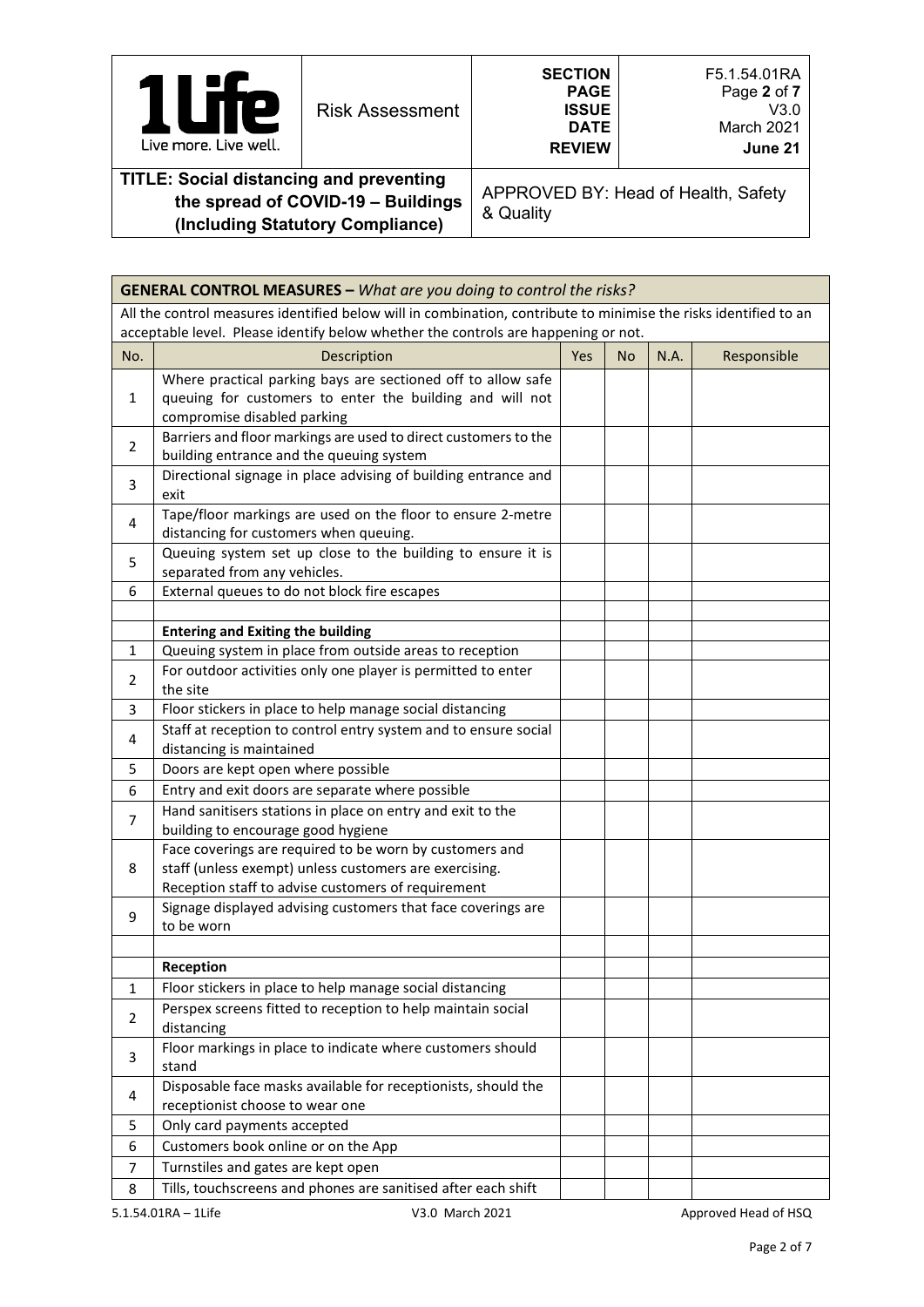| $\boldsymbol{e}$<br>Live more. Live well.      | <b>Risk Assessment</b>             | <b>SECTION</b><br><b>PAGE</b><br><b>ISSUE</b><br><b>DATE</b><br><b>REVIEW</b> | F5.1.54.01RA<br>Page 3 of 7<br>V3.0<br>March 2021<br>June 21 |
|------------------------------------------------|------------------------------------|-------------------------------------------------------------------------------|--------------------------------------------------------------|
| <b>TITLE: Social distancing and preventing</b> | the spread of COVID-19 - Buildings | APPROVED BY: Head of Health, Safety                                           |                                                              |

& Quality

|                | <b>GENERAL CONTROL MEASURES - What are you doing to control the risks?</b>                                                                                                                                                       |     |    |      |             |
|----------------|----------------------------------------------------------------------------------------------------------------------------------------------------------------------------------------------------------------------------------|-----|----|------|-------------|
|                | All the control measures identified below will in combination, contribute to minimise the risks identified to an                                                                                                                 |     |    |      |             |
|                | acceptable level. Please identify below whether the controls are happening or not.                                                                                                                                               |     |    |      |             |
| No.            | Description                                                                                                                                                                                                                      | Yes | No | N.A. | Responsible |
| 9              | Desks are sanitised at staff changeover                                                                                                                                                                                          |     |    |      |             |
| 10             | Card payment machines are sanitised frequently                                                                                                                                                                                   |     |    |      |             |
| 11             | Retail stock is not accessible by customers                                                                                                                                                                                      |     |    |      |             |
| 12             | Staff working behind reception maintain 2-metre distancing                                                                                                                                                                       |     |    |      |             |
| 13             | Back to back or side to side working will be adopted, rather<br>than face to face.                                                                                                                                               |     |    |      |             |
| 14             | Government QR codes in place to support test and trace                                                                                                                                                                           |     |    |      |             |
| 15             | All users of the site will have the details recorded at<br>reception as part of the admissions process.                                                                                                                          |     |    |      |             |
| 16             | Contact details are retained for 21 days to support NHS Test<br>and Trace                                                                                                                                                        |     |    |      |             |
|                |                                                                                                                                                                                                                                  |     |    |      |             |
|                | <b>Circulation areas</b>                                                                                                                                                                                                         |     |    |      |             |
| 1              | Where practical floor markings are in place to indicate the<br>direction of travel                                                                                                                                               |     |    |      |             |
| $\overline{2}$ | Prominent signage is displayed advising of social distancing                                                                                                                                                                     |     |    |      |             |
| 3              | Hand sanitising stations are set up throughout the building                                                                                                                                                                      |     |    |      |             |
| 4              | Where possible doors are kept open, fire doors must remain<br>closed                                                                                                                                                             |     |    |      |             |
| 5              | Door handles, push plates and door edges are frequently<br>cleaned throughout the day                                                                                                                                            |     |    |      |             |
| 6              | Where practical seats and tables are removed from the<br>building to prevent customers from congregating.                                                                                                                        |     |    |      |             |
| $\overline{7}$ | Lifts cannot be shared and are restricted to members of the<br>same household or carers assisting disabled or vulnerable<br>users. Signage displayed advising customers do not share the<br>lifts and sanitise hands before use. |     |    |      |             |
| 8              | Customers advised to leave the Centre immediately after<br>their activity and will not congregate in the Centre                                                                                                                  |     |    |      |             |
| 9              | External hirers are responsible for their users social<br>distancing when moving through the Centre                                                                                                                              |     |    |      |             |
|                |                                                                                                                                                                                                                                  |     |    |      |             |
|                | <b>Toilets</b>                                                                                                                                                                                                                   |     |    |      |             |
| $\mathbf{1}$   | Only one male, female and disabled toilet facilities will be<br>open for public use.                                                                                                                                             |     |    |      |             |
| $\overline{2}$ | Cleaning schedule in place                                                                                                                                                                                                       |     |    |      |             |
| 3              | Touch points to be cleaned with disinfectant at regular<br>intervals by all staff on duty                                                                                                                                        |     |    |      |             |
| 4              | Toilet roll, hand soap and paper towels are kept well stocked                                                                                                                                                                    |     |    |      |             |
| 5              | Only one person can use the toilet at a time                                                                                                                                                                                     |     |    |      |             |
| 6              | Signage in place advising customers of good hygiene practices                                                                                                                                                                    |     |    |      |             |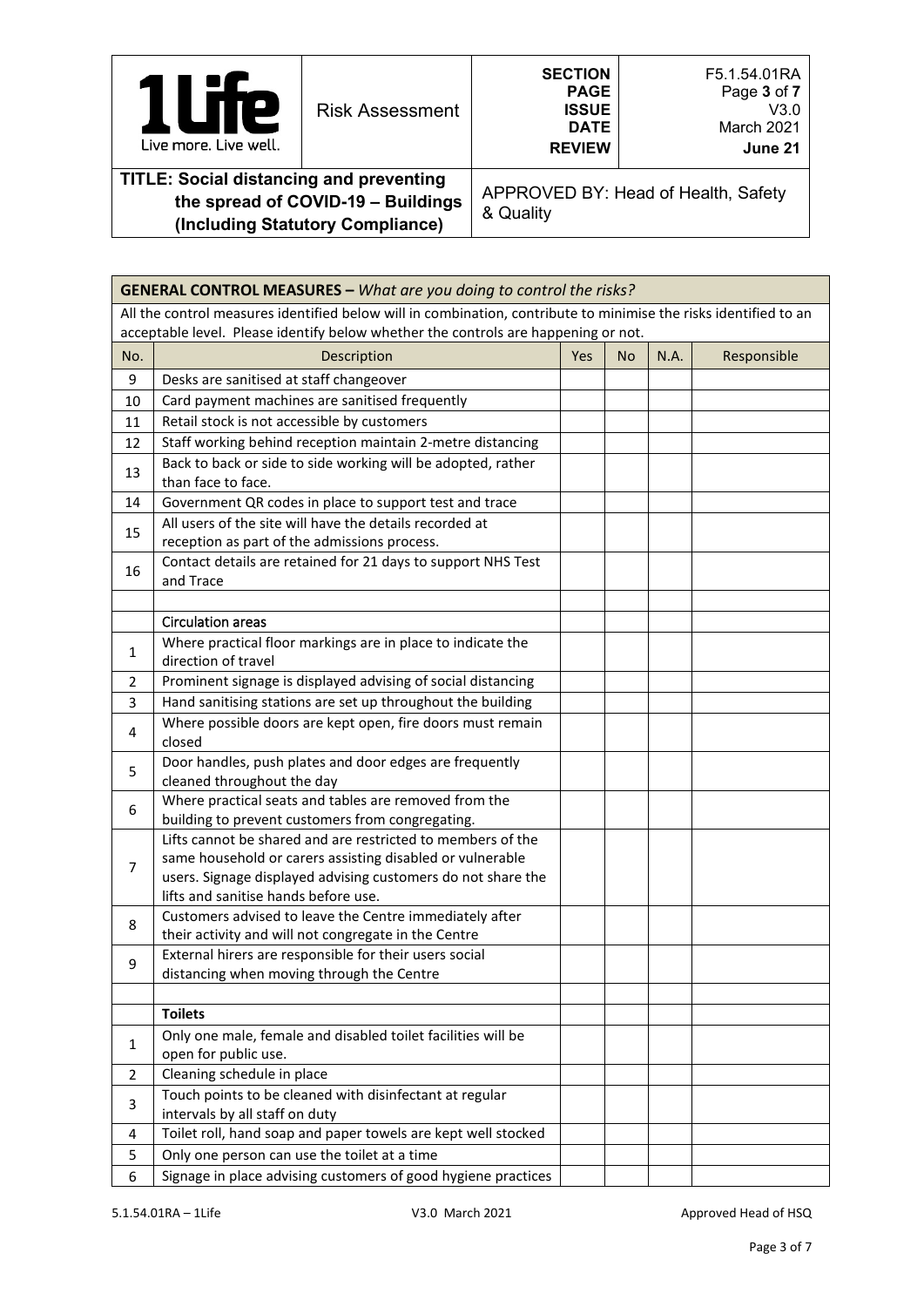| 21<br><b>Risk Assessment</b><br>Live more. Live well.                               | <b>SECTION</b><br>F5.1.54.01RA<br>Page 4 of 7<br><b>PAGE</b><br><b>ISSUE</b><br>V3.0<br>March 2021<br><b>DATE</b><br><b>REVIEW</b><br>June 21 |  |                                     |  |  |  |
|-------------------------------------------------------------------------------------|-----------------------------------------------------------------------------------------------------------------------------------------------|--|-------------------------------------|--|--|--|
| <b>TITLE: Social distancing and preventing</b><br>the spread of COVID 40. Duildings |                                                                                                                                               |  | APPROVED BY: Head of Health, Safety |  |  |  |

APPROVED BY: Head of Health, Safety & Quality

|                | <b>GENERAL CONTROL MEASURES - What are you doing to control the risks?</b>                                       |     |           |      |             |
|----------------|------------------------------------------------------------------------------------------------------------------|-----|-----------|------|-------------|
|                | All the control measures identified below will in combination, contribute to minimise the risks identified to an |     |           |      |             |
|                | acceptable level. Please identify below whether the controls are happening or not.                               |     |           |      |             |
| No.            | Description                                                                                                      | Yes | <b>No</b> | N.A. | Responsible |
|                |                                                                                                                  |     |           |      |             |
|                | <b>Changing Rooms</b>                                                                                            |     |           |      |             |
|                | Changing rooms are only opened during specified times                                                            |     |           |      |             |
| $\mathbf{1}$   | throughout the day                                                                                               |     |           |      |             |
| $\overline{2}$ | Changing room occupancy reduced to ensure social                                                                 |     |           |      |             |
|                | distancing can be maintained                                                                                     |     |           |      |             |
|                | Limited number of lockers available with keys removed from                                                       |     |           |      |             |
| 3              | lockers not in use in line with total occupancy and to reduce                                                    |     |           |      |             |
|                | the number of touchpoints required to be cleaned                                                                 |     |           |      |             |
| 4              | Users are instructed to use changing cubicles where these are                                                    |     |           |      |             |
|                | in place                                                                                                         |     |           |      |             |
| 5              | Where showers do not have cubicles every other shower is                                                         |     |           |      |             |
|                | taken out of use to maintain social distancing                                                                   |     |           |      |             |
| 6              | Changing room touchpoints are cleaned at least hourly during                                                     |     |           |      |             |
|                | the hours they are opened and only if used                                                                       |     |           |      |             |
| $\overline{7}$ | Changing rooms are periodically inspected to ensure social                                                       |     |           |      |             |
|                | distancing is being maintained.                                                                                  |     |           |      |             |
| 8              | Hair dryers are taken out of use                                                                                 |     |           |      |             |
|                |                                                                                                                  |     |           |      |             |
|                | Ventilation                                                                                                      |     |           |      |             |
|                | Air Handling Unit dampers opened to allow 100% fresh air                                                         |     |           |      |             |
| $\mathbf{1}$   | and run for 24 hours a day                                                                                       |     |           |      |             |
|                | Max capacity for gyms and studios reduced to ensure 100sqft                                                      |     |           |      |             |
| $\overline{2}$ | per person is achieved to achieve a target ventilation rate of                                                   |     |           |      |             |
|                | 20 litres per person per second, whilst maintaining social                                                       |     |           |      |             |
|                | distancing                                                                                                       |     |           |      |             |
| 3              | All windows and doors which are not fire doors to be left                                                        |     |           |      |             |
|                | open where possible and where security is not at risk.                                                           |     |           |      |             |
| 4              | All supply and extract vents are kept clean and run for 24                                                       |     |           |      |             |
|                | hours                                                                                                            |     |           |      |             |
|                | <b>Statutory Compliance</b>                                                                                      |     |           |      |             |
|                |                                                                                                                  |     |           |      |             |
| 1              | The annual fixed electrical service has been completed within                                                    |     |           |      |             |
|                | the last 12 months and all C1's and C2's has been completed<br>in the specified time.                            |     |           |      |             |
|                | Fire alarms have been serviced within the last 6 months with                                                     |     |           |      |             |
| $\overline{2}$ | no faults present on the system.                                                                                 |     |           |      |             |
|                | All portable appliances have been tested within the last 12                                                      |     |           |      |             |
| 3              | months and defective equipment taken out of use.                                                                 |     |           |      |             |
|                | All outlets are flushed thoroughly for several minutes with                                                      |     |           |      |             |
| 4              | temperatures of above 50 and below 20 achieved. Action is                                                        |     |           |      |             |
|                | taken where this isn't achieved                                                                                  |     |           |      |             |
|                |                                                                                                                  |     |           |      |             |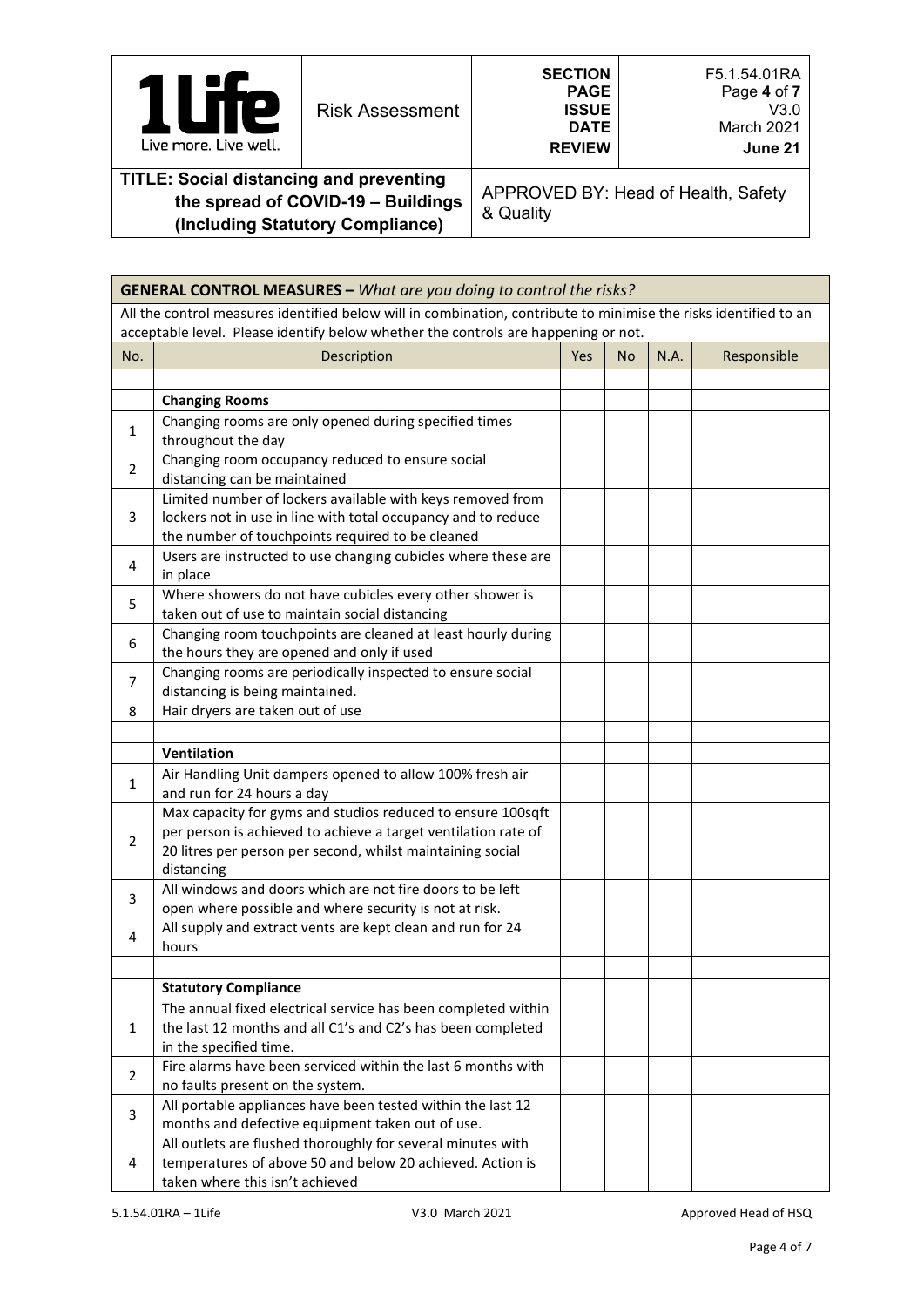| P<br>Live more. Live well.                                                           | <b>Risk Assessment</b> | <b>SECTION</b><br><b>PAGE</b><br><b>ISSUE</b><br><b>DATE</b><br><b>REVIEW</b> | F5.1.54.01RA<br>Page 5 of 7<br>V3.0<br>March 2021<br>June 21 |
|--------------------------------------------------------------------------------------|------------------------|-------------------------------------------------------------------------------|--------------------------------------------------------------|
| <b>TITLE: Social distancing and preventing</b><br>the spread of COVID-19 - Ruildings |                        |                                                                               | APPROVED BY: Head of Health, Safety                          |

& Quality

|                | <b>GENERAL CONTROL MEASURES - What are you doing to control the risks?</b>                                                                                                                                                                                                                     |            |           |      |             |
|----------------|------------------------------------------------------------------------------------------------------------------------------------------------------------------------------------------------------------------------------------------------------------------------------------------------|------------|-----------|------|-------------|
|                | All the control measures identified below will in combination, contribute to minimise the risks identified to an<br>acceptable level. Please identify below whether the controls are happening or not.                                                                                         |            |           |      |             |
| No.            | Description                                                                                                                                                                                                                                                                                    | <b>Yes</b> | <b>No</b> | N.A. | Responsible |
| 5              | Legionella samples taken from the calorifiers, cold water<br>storage tanks and sentinel outlets and must come back clear<br>before re-opening.                                                                                                                                                 |            |           |      |             |
| 6              | Gas boilers have been serviced by a qualified engineer within<br>the 12 months and any remedial works completed as<br>specified in the service report.                                                                                                                                         |            |           |      |             |
| $\overline{7}$ | Passenger lifts have been serviced and received a LOLER<br>examination within the last 6 months.                                                                                                                                                                                               |            |           |      |             |
| 8              | Emergency lighting has been serviced within the last 12<br>months and remedials rectified                                                                                                                                                                                                      |            |           |      |             |
| 9              | All fire extinguishers have been serviced within the last 12<br>months                                                                                                                                                                                                                         |            |           |      |             |
| 10             | Lightening protection systems have been serviced within the<br>last 12 months.                                                                                                                                                                                                                 |            |           |      |             |
| 11             | Air conditioning units are run at least 3 days before opening<br>the gyms and studios and any defects are reported, and<br>repairs carried out by a qualified engineer. Service checks for<br>all air conditioning should be arranged, as soon as possible<br>which must include leak testing. |            |           |      |             |
|                | Risk assessment to be reviewed in line with Government<br>advice.                                                                                                                                                                                                                              |            |           |      |             |

|     | SITE SPECIFIC ASSESSMENT - Complete this table for any hazard, risk not included above and for any<br>additional control measures in place or required. |      |                        |             |                     |  |  |  |  |
|-----|---------------------------------------------------------------------------------------------------------------------------------------------------------|------|------------------------|-------------|---------------------|--|--|--|--|
| No. | Hazard                                                                                                                                                  | Risk | <b>Control Measure</b> | Responsible | In place?<br>Yes/No |  |  |  |  |
|     |                                                                                                                                                         |      |                        |             |                     |  |  |  |  |
|     |                                                                                                                                                         |      |                        |             |                     |  |  |  |  |
|     |                                                                                                                                                         |      |                        |             |                     |  |  |  |  |
|     |                                                                                                                                                         |      |                        |             |                     |  |  |  |  |

# <span id="page-4-0"></span>CONTACT YOUR COMPANY HEALTH AND SAFETY RESOURCE IN THE FIRST INSTANCE IF YOU ADD ANY HAZARD, RISK OR CONTROL MEASURE IN THIS TABLE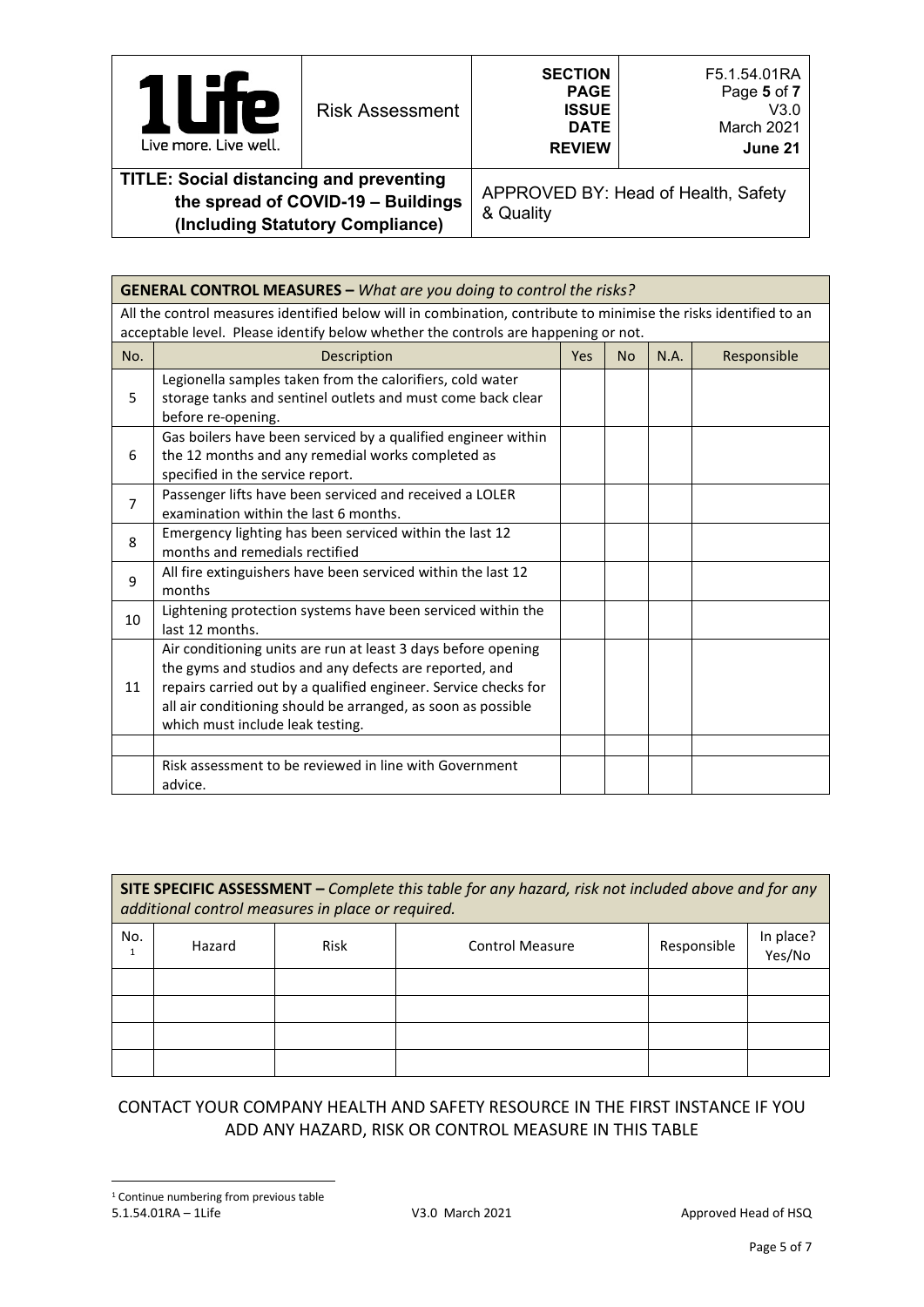| <b>TTP</b><br>$\overline{\phantom{a}}$<br>Live more, Live well.                                                          | <b>Risk Assessment</b> | <b>SECTION</b><br><b>PAGE</b><br><b>ISSUE</b><br><b>DATE</b><br><b>REVIEW</b> | F5.1.54.01RA<br>Page 6 of 7<br>V3.0<br>March 2021<br>June 21 |
|--------------------------------------------------------------------------------------------------------------------------|------------------------|-------------------------------------------------------------------------------|--------------------------------------------------------------|
| <b>TITLE: Social distancing and preventing</b><br>the spread of COVID-19 - Buildings<br>(Including Statutory Compliance) |                        | APPROVED BY: Head of Health, Safety<br>& Quality                              |                                                              |

**ACTIONS –** *What actions must be done to ensure the full implementation of the risk assessment?* Write down an appropriate action for any control measure marked as '**No**' Identify high priority actions with a '**Yes**' Link the 'Number' column to the relevant Control Measure number in the risk assessment to enable the assessor to cross reference and check that all 'No's' have an action recorded against them Insert additional rows as required to enter all of the actions needed. Number Description High<br>
Priority?  $Responsible$  Due Date Completion date Completion checked by:

I confirm that I have read, reviewed and understood this risk assessment and if in doubt I have sought the advice of the relevant person in my organisation.

I confirm that I am aware that I must monitor the completion of the actions highlighted in the assessment to ensure they are completed adequately and within the timescales set.

| <b>Appointed Person:</b>          | Signature: |
|-----------------------------------|------------|
| <b>Appointed Person Job Role:</b> |            |
| Date:                             |            |

| <b>Authorised Person:</b> | Signature: |
|---------------------------|------------|
| Date:                     |            |